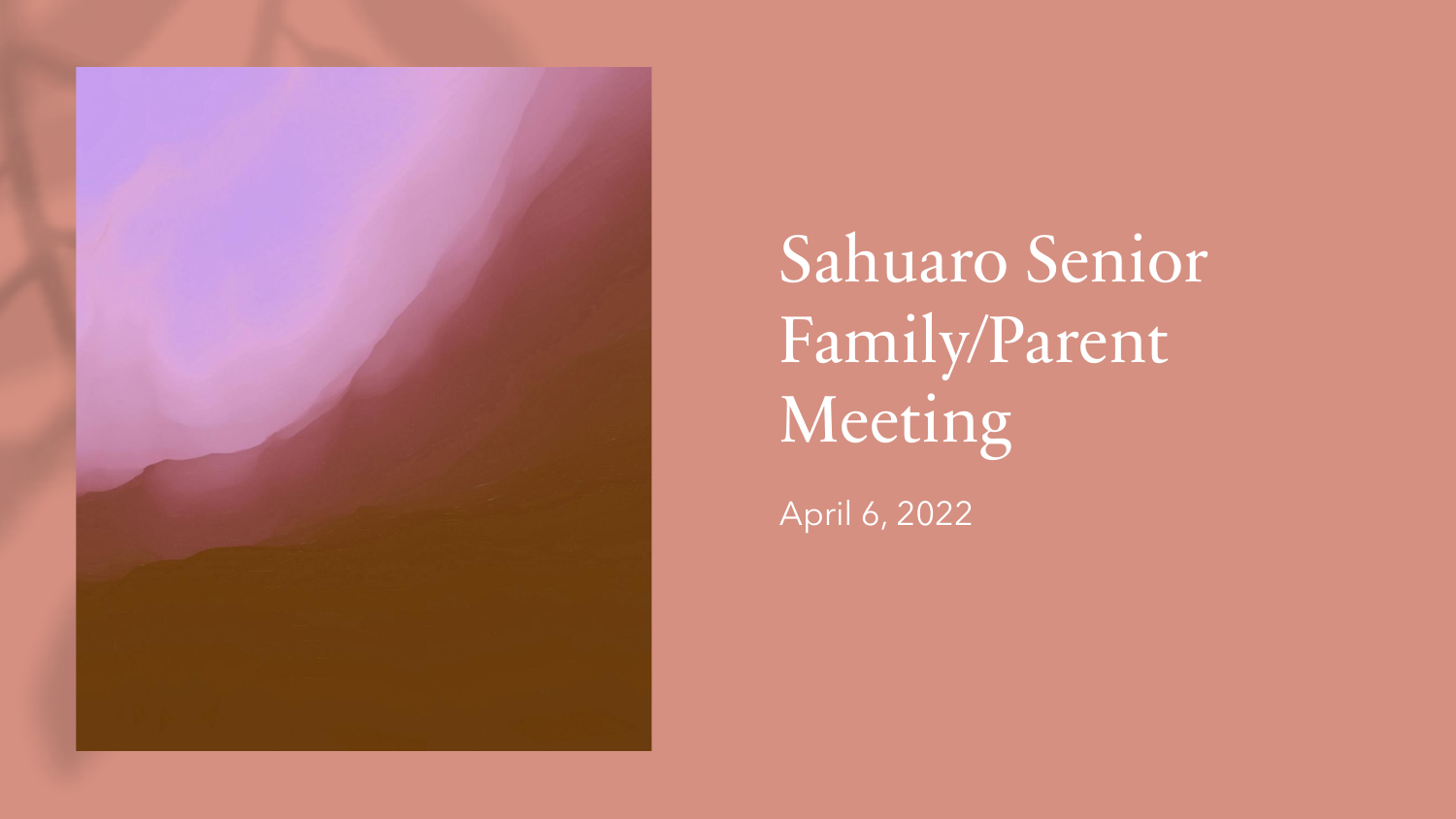#### Graduation

- Wednesday, May 25, 2022
	- Stadium
	- 7:30 pm
- 7:10 pm procession begins
	- No Guest Limits
- Green: Masks supported, optional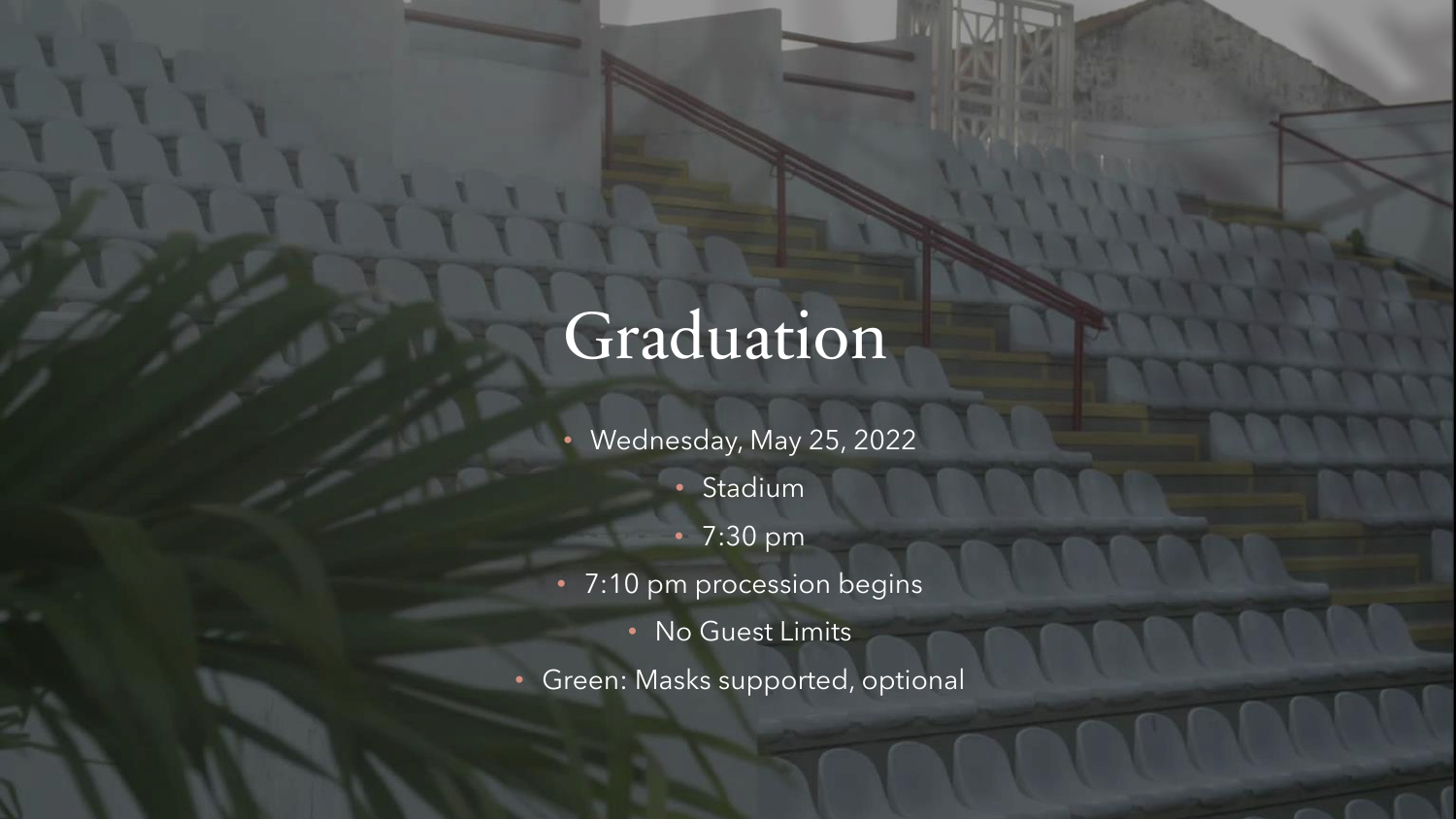### Rehearsal Wednesday, May 25

- Rehearsals are required for anyone participating in graduation
- Graduates report to Aux Gym 8:30 am
- Cords Issued to Top 20, NHS, StuCo Graduates
- Should be done before 10:00 am
- Graduates will have the chance to verify pronunciations after
- Graduates must leave campus after rehearsal
- Dress comfortably for warm, sunny . . . Bring water
- Graduates last day for finals Friday, May 20, 2022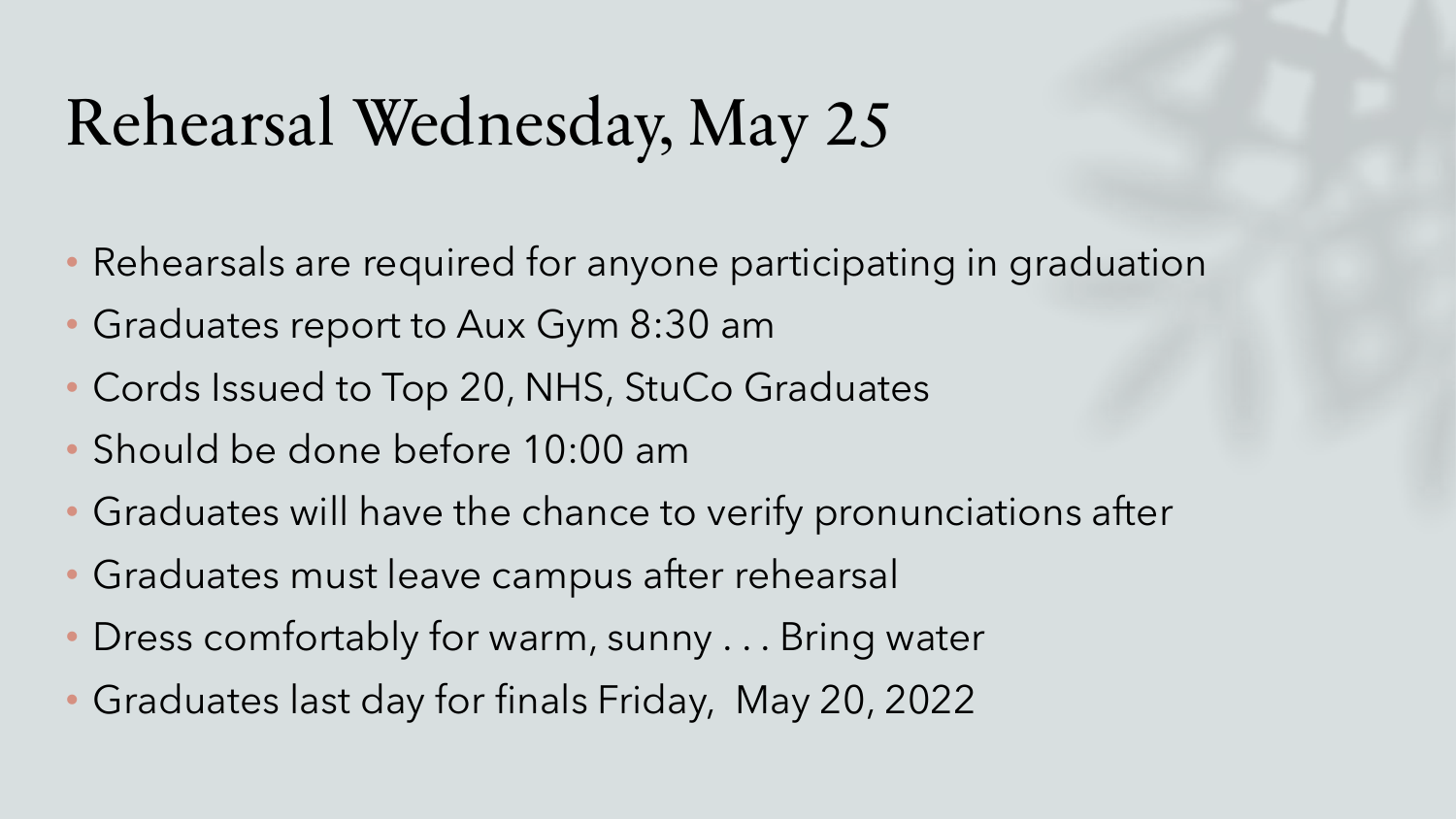#### Ceremony Notes for Graduates

- Report to the Aux Gym no later than 6:30 pm
- Have gown in hand
- Cannot decorate caps . . . District policy
- No purses or backpacks . . . Cell phones are ok
- Make a plan for where you will meet your family after the ceremony . . . Cannot be on the field
- JTED, Military cords and sashes are permitted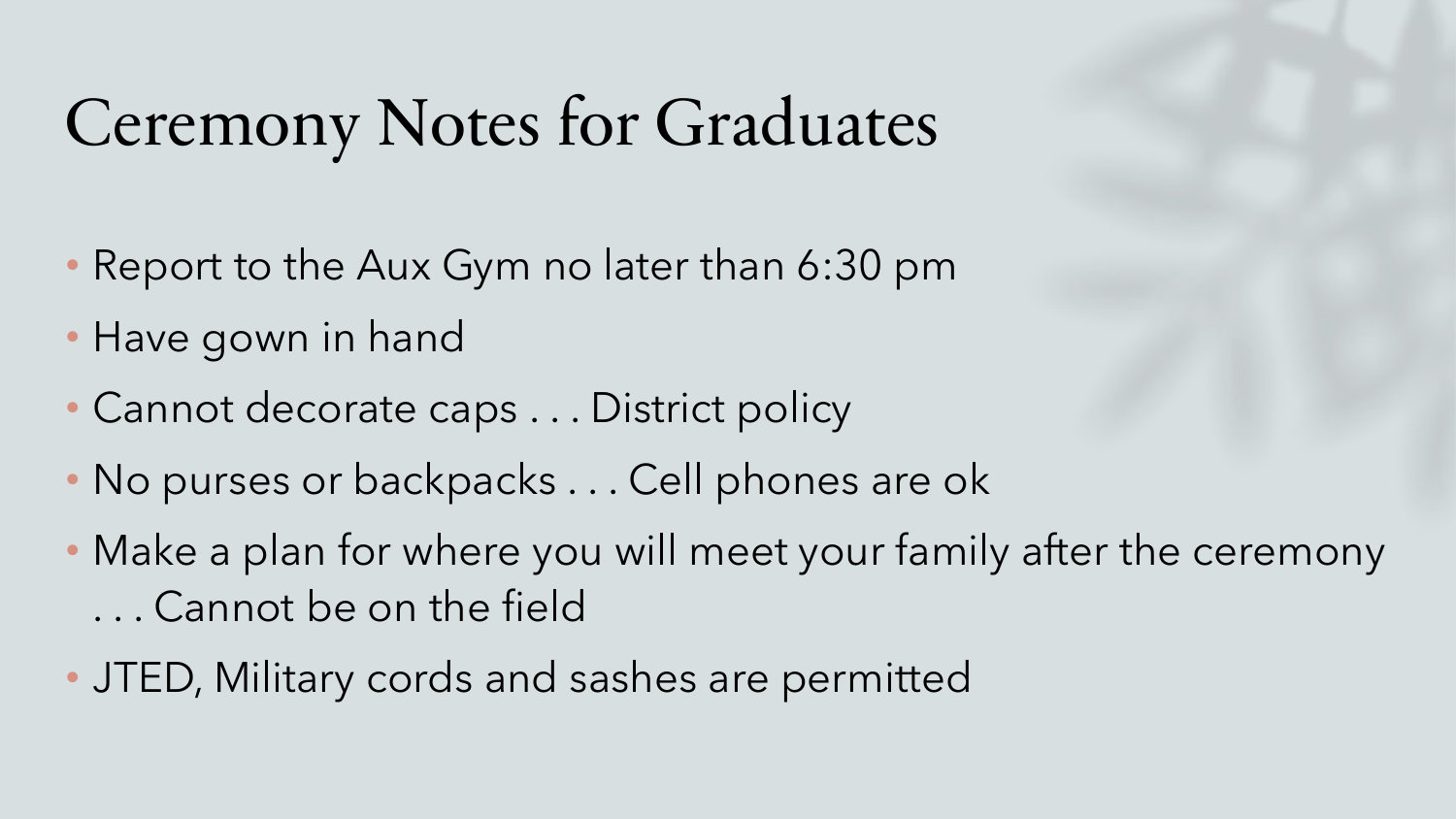#### Guest Notes

- Stadium gates open at 6:00 pm
- No quest limits
- Front row of both bleachers reserved for disabled guests
- Limited disabled parking
- Call Sarah Genung for Reserved Parking 731-7210
- First parking aisle for reserved parking
- Avoid trying to save a whole row of seats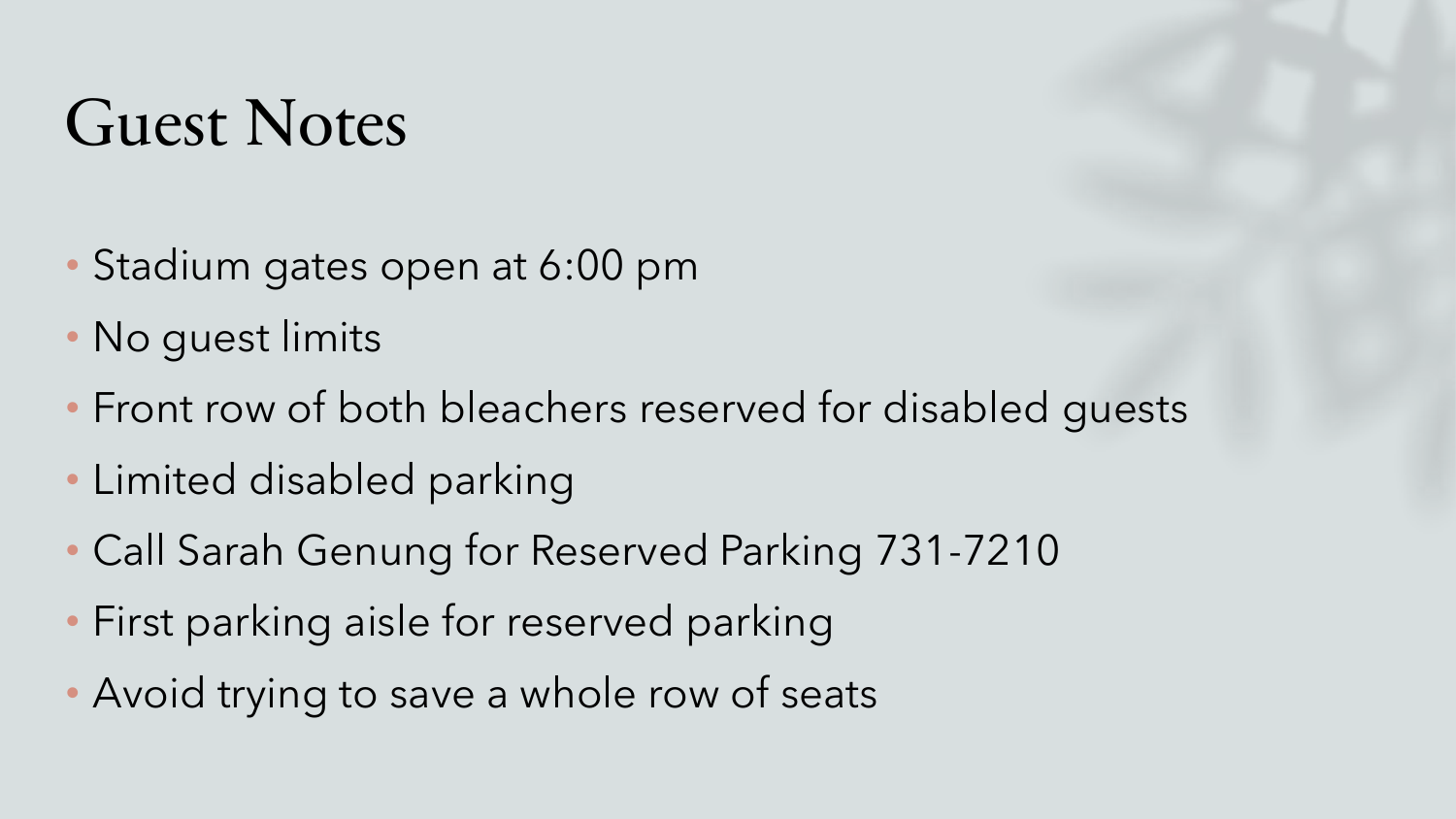#### After the Ceremony

- Exit Procession
	- First, Students leave the field
	- Then, Guests are release
	- We cannot allow families to meet grads on the field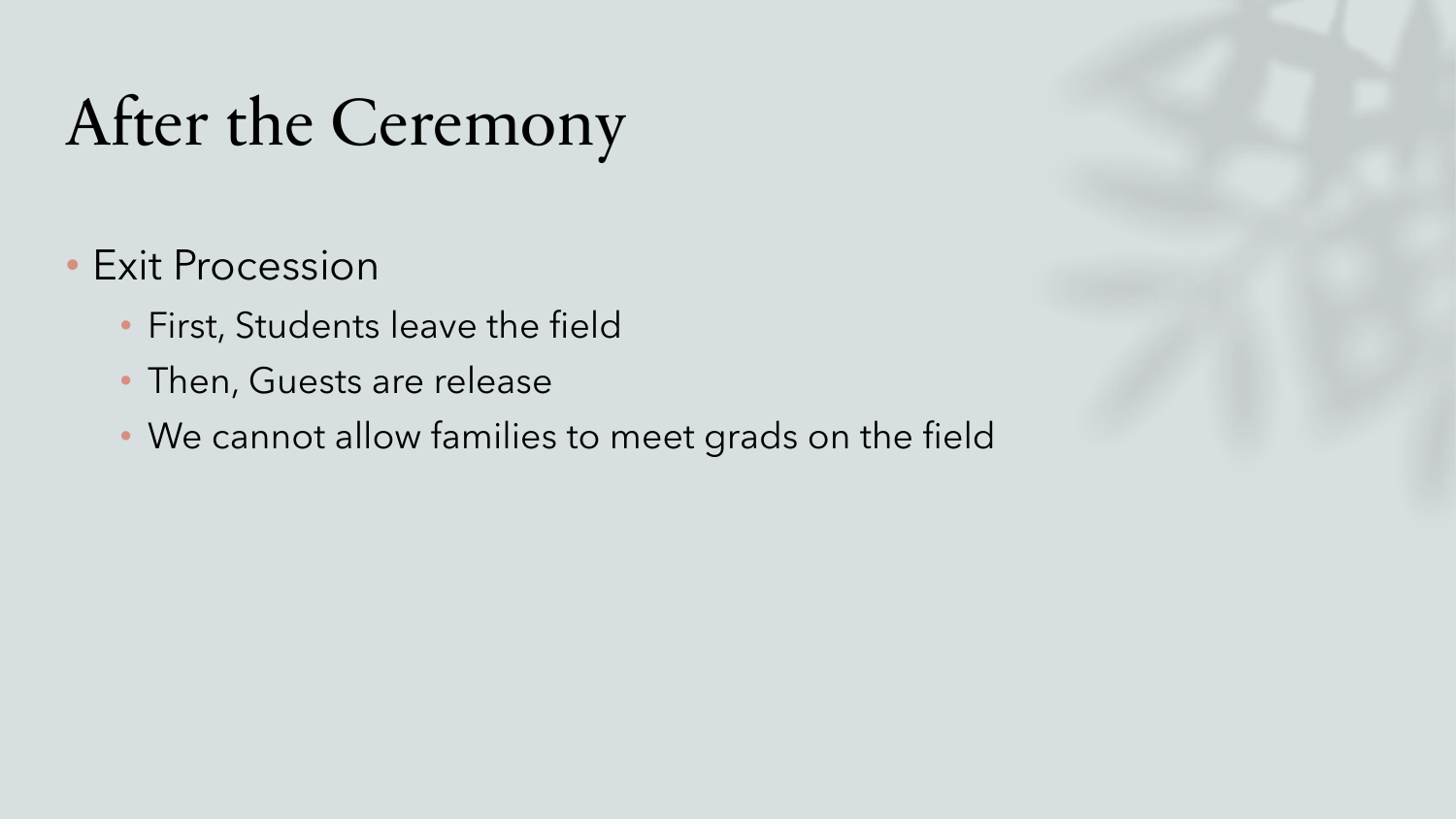#### Reminder of Graduation Requirements



Course Work Civics Test CPR Training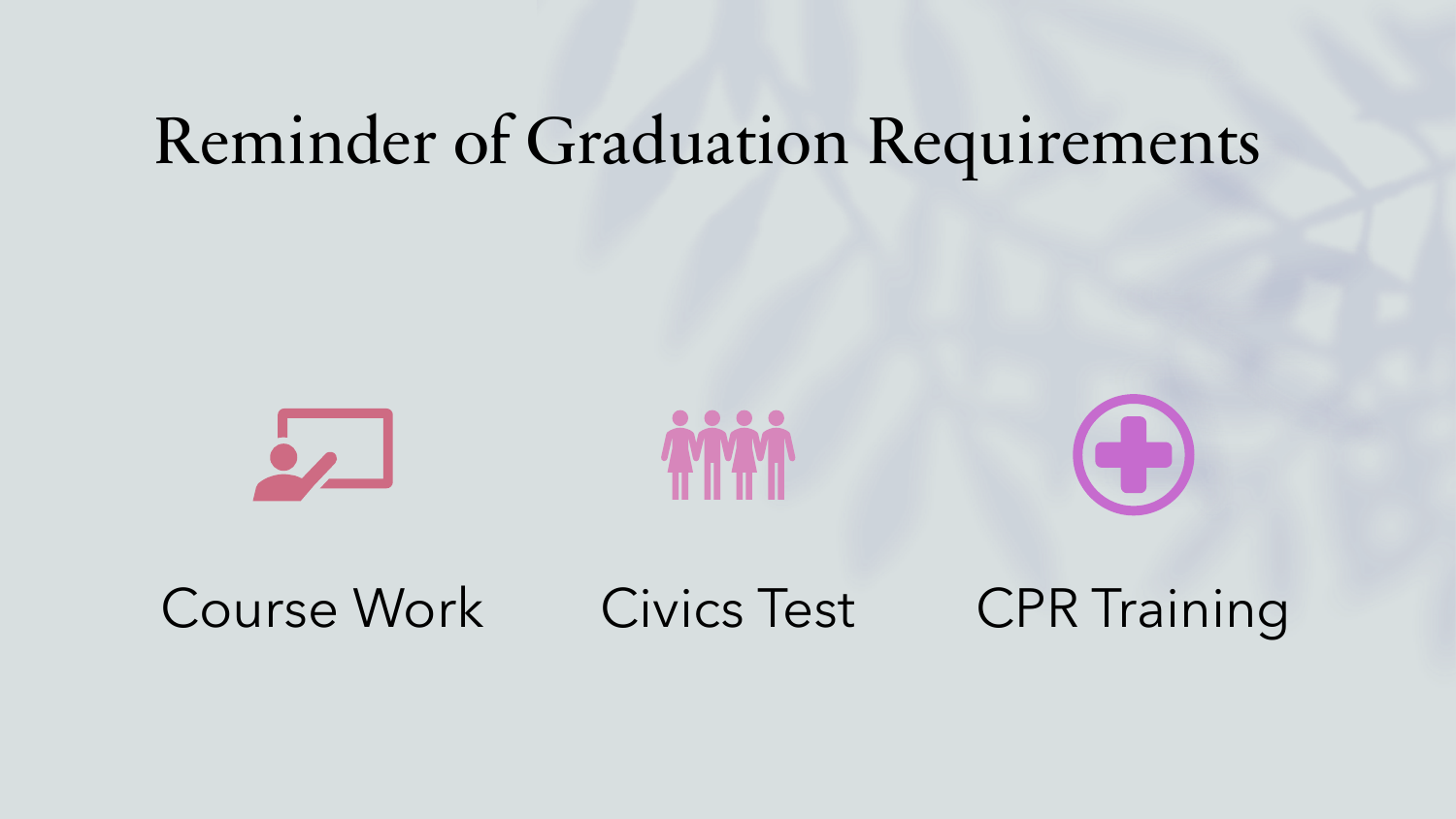## Payments & Transcripts Online

- Check debt and fees online at<https://az-tucson.intouchreceipting.com/>
- Call Lori Emrich if you have more questions (731-7147)
- No personal checks accepted after Friday, May 20, 2022
- Return District Issued Devices (by Monday, May 23, 2022)
- Final Transcript Requests Are Online
	- Parchment.com
	- \$3.50 per order
	- Please wait until after one week after graduation to order "final transcript"
	- For assistance call Rebecca Ahrendt 731-7108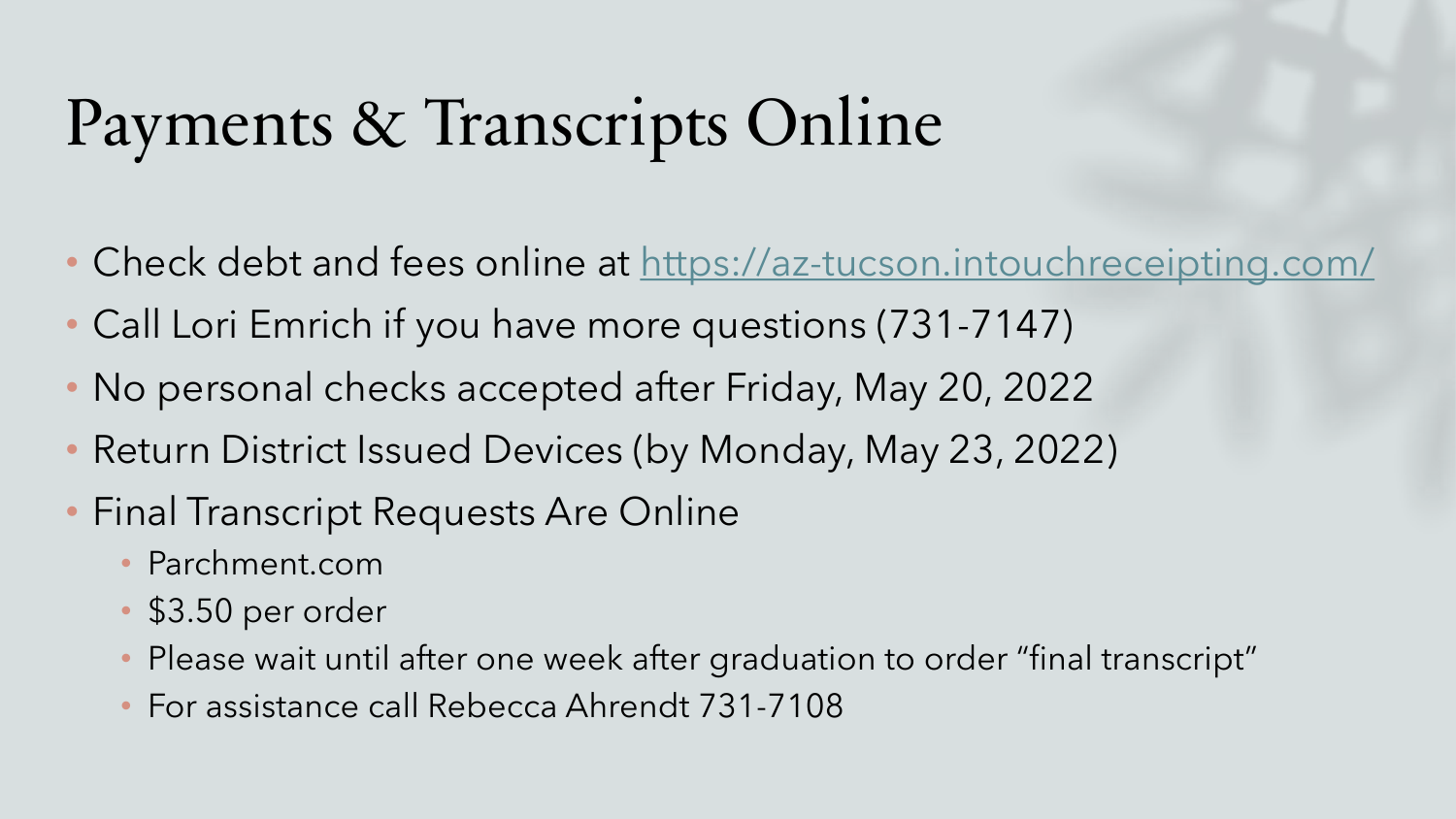### Prom . . . Sahuaro's Enchanted Night

- Friday, May 6, 2022
	- La Mariposa
- Pre-Sale
	- \$65
	- \$110 Couples
	- **Starting April 18** 
		- \$75
		- 125 Couples
- Guests require admin approval before purchase of ticket
- Must payoff any outstanding payments on student account before purchase